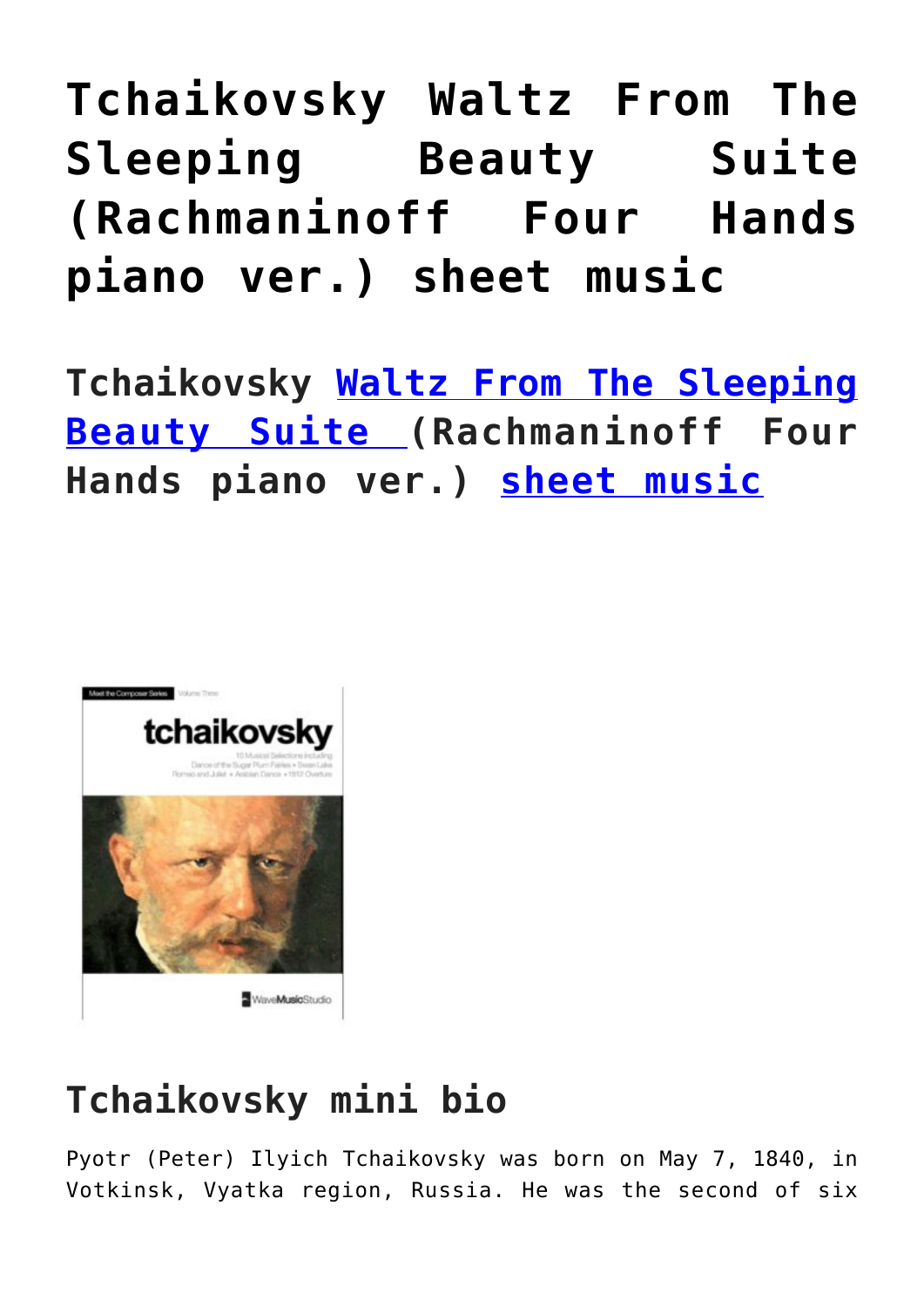children (five brothers and one sister). His father, named Ilya Chaikovsky, was a mining business executive in Votkinsk. His father's ancestors were from Ukraine and Poland. His mother, named Aleksandra Assier, was of Russian and French ancestry.

Tchaikovsky played piano since the age of 5, he also enjoyed his mother's playing and singing. He was a sensitive and emotional child, and became deeply traumatized by the death of his mother of cholera, in 1854. At that time he was sent to a boarding school in St. Petersburg. He graduated from the St. Petersburg School of Law in 1859, then worked for 3 years at the Justice Department of Russian Empire. In 1862-1865 he studied music under [Anton Rubinstein](https://www.imdb.com/name/nm0748254?ref_=nmbio_mbio) at the St. Petersburg Conservatory. In 1866-1878 he was a professor of theory and harmony at the Moscow Conservatory.

At that time he met [Franz Liszt](https://www.imdb.com/name/nm0006172?ref_=nmbio_mbio) and [Hector Berlioz](https://www.imdb.com/name/nm0075685?ref_=nmbio_mbio), who visited Russia with concert tours. During that period Tchaikovsky wrote his first ballet 'The Swan Lake', opera 'Eugene Onegin', four Symphonies, and the brilliant Piano Concerto No1.

As a young man Tchaikovsky suffered traumatic personal experiences. He was sincerely attached to a beautiful soprano, named Desiree Artot, but their engagement was destroyed by her mother and she married another man. His homosexuality was causing him a painful guilt feeling. In 1876 he wrote to his brother, Modest, about his decision to "marry whoever will have me." One of his admirers, a Moscow Conservatory student Antonina Ivanovna Milyukova, was persistently writing him love letters.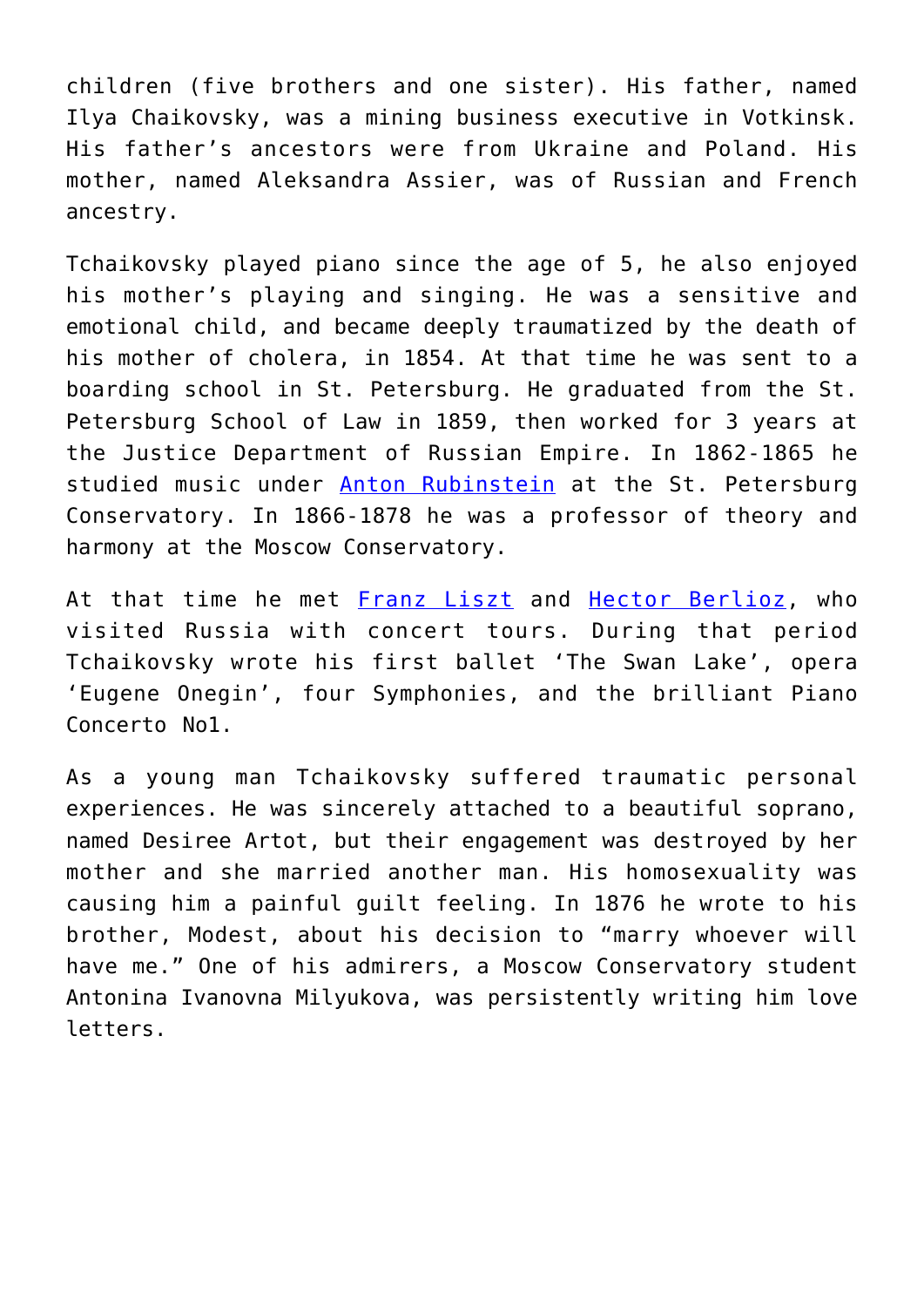

She threatened to take her life if Tchaikovsky didn't marry her. Their brief marriage in the summer of 1877 lasted only a few weeks and caused him a nervous breakdown. He even made a suicide attempt by throwing himself into a river. In September of 1877 Tchaikovsky separated from Milyukova. She eventually ended up in an insane asylum, where she spent over 20 years and died. They never saw each other again. Although their marriage was terminated legally, Tchaikovsky generously supported her financially until his death.

Tchaikovsky was ordered by the doctors to leave Russia until his emotional health was restored. He went to live in Europe for a few years. Tchaikovsky settled together with his brother, Modest, in a quiet village of Clarens on Lake Geneva in Switzerland and lived there in 1877-1878. There he wrote his very popular Violin Concerto in D.

He also completed his Symphony No.4, which was inspired by Russian folk songs, and dedicated it to Nadezhda von Meck. From 1877 to 1890 Tchaikovsky was financially supported by a wealthy widow Nadezhda von Meck, who also supported [Claude](https://www.imdb.com/name/nm0006033?ref_=nmbio_mbio) [Debussy.](https://www.imdb.com/name/nm0006033?ref_=nmbio_mbio) She loved Tchaikovsky's music and became his devoted pen-friend. They exchanged over a thousand letters in 14 years; but they never met, at her insistence. In 1890 she abruptly terminated all communication and support, claiming bankruptcy.